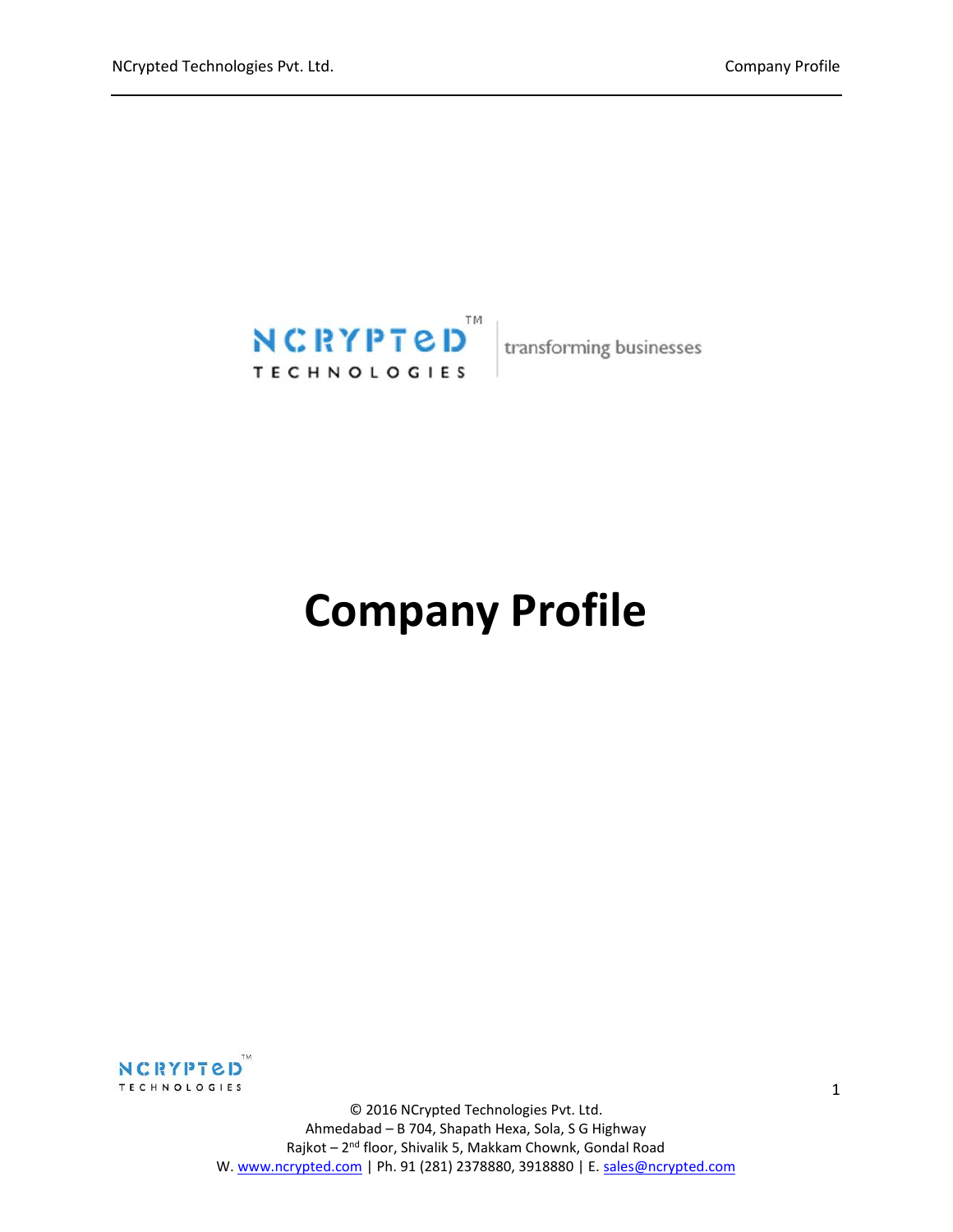#### **About NCrypted**

NCrypted Technologies is an ISO 9001:2008 certified software company providing high-end online and offline solutions to startups and medium to large scale businesses and enterprises. The company is operating since 2006 and has a state-of-the-art development facilities of 10,000+ sq. ft. in Ahmedabad and Rajkot, Gujarat (India). We are a Microsoft, PayPal and Amazon Partner company with industry associations with GESIA (Gujarat Electronics & Software Industries Association) and NASSCOM (National Association of Software and Services Companies). NCrypted has won several quality excellence awards for it's client oriented processes and customer satisfaction including the renowned International Quality Crown Award.

Our core expertise relates to the fields of Social Networking Sites (SNS), online booking and rentals, Crowd finance software, Content Management Systems (CMS), E-Commerce, Web Portals, Web Applications, Software & SAAS, Shopping Carts and corporate web design and web development. Our corporate solutions include popular vacation rental platforms, Crowd Funding & Fundraising platforms, Ecommerce & Auction platforms, Freelance Marketplaces among others. A comprehensive list of our services and platforms that we serve can be found on our website http://www.ncrypted.net.

Our specialization is in LAMP (Linux, Apache, MySQL, PHP), Microsoft .NET (ASP.NET, C#.NET, VB.NET), AJAX, JavaScript, jQuery, jSON, CSS, Ruby On Rails (ROR), Payment Gateway Development, API programming and integration, Open Source (Joomla, WordPress, Magento, Drupal, Shopify) etc.

With more than 100 highly skilled and experienced professionals backing our development and support, we have served more than 500 clients on 2,500+ projects across 50+ countries till date and have coded more than 1,000,000 lines of genuine and superior code so far. Our web development and software development professionals will work on your offshore projects from our offices located in India irrespective of whether you are in the USA, Canada, UK, France, Germany, Spain or any other European Union (EU)/Schengen country, Australia, Hong Kong, Singapore, Israel, Sweden, South Africa or any other country for that matter. You can hire web developers and software developers from us on monthly contract basis, on hourly basis for a given time duration or on fixed rate/cost basis on given projects as well.

Our offshore software development services are intended to serve businesses that are outsourcing software development and programming to hire developers on affordable and much cheaper rates and get their work done at world-class quality and output.

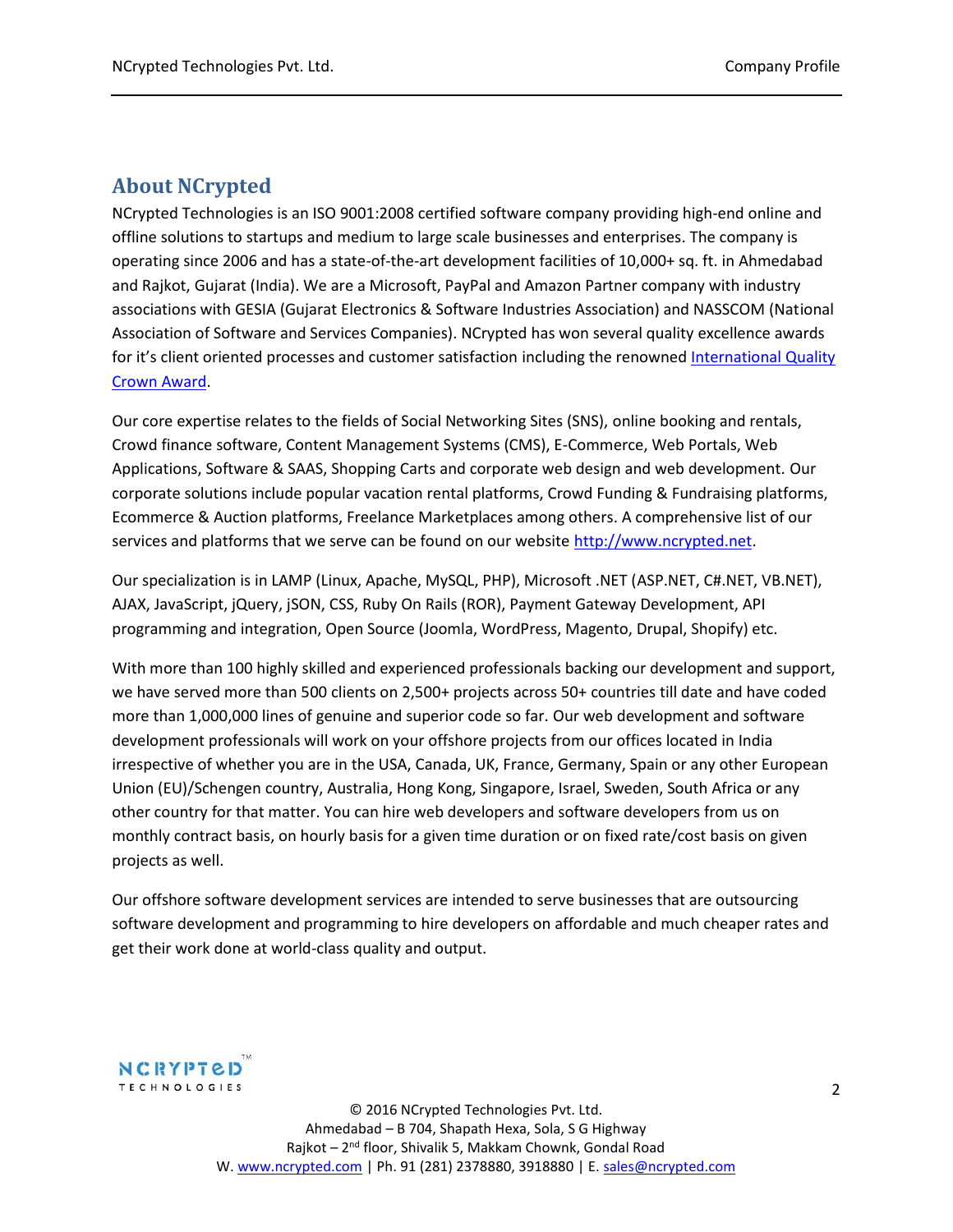#### Key Facts & Figures

- ISO 9001:2008 Certified Company
- BID International Quality Crown Winner (Gold)
- Microsoft Partner Company
- PayPal Partner
- Amazon Web Services Partner
- More than **500 clients** across **50+ countries**
- 10 products, 15+ platforms powering 1,500+ sites and apps worldwide having **over 5 million monthly active users**

#### **Methodology**

At NCrypted, we follow software development life-cycle (SDLC) method and thus ensure delivery of each module in timely manner. For larger projects requiring weekly or bi-weekly deliveries, we adapt Waterfall or Agile software development methodology, depending upon the scale and complexity of the project, to ensure regular updates with reports for client purview. Every project is assigned to a Project Coordinator who is having enough experience and domain knowledge to handle the project. The Project Coordinator then manages the whole team and project related tasks from our end and ensures regular communication with the client.

#### **Services**

- Software Development (Custom)
- Mobile Application Development
- Web Development & Website Design Services
- Website Clone Development & Scripts
- **.** Offshore Services, Hire Dedicated Resources
- Digital Marketing Services
- Web Hosting, Domains, Servers, Cloud Services
- Startup & Online Business Consulting

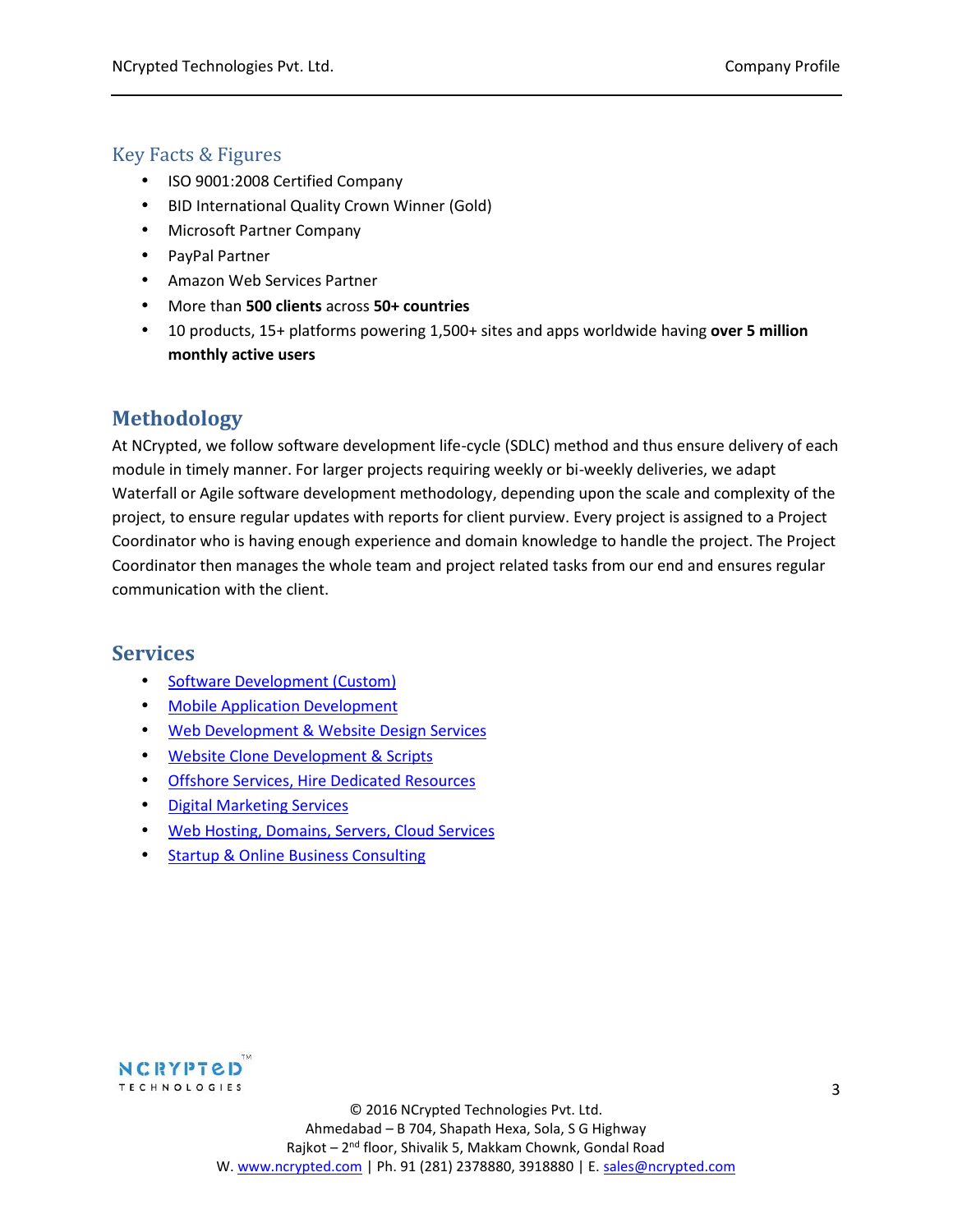#### **Our Businesses**

| <b>TM</b>            | <b>NCrypted Technologies</b>                                                                  |  |
|----------------------|-----------------------------------------------------------------------------------------------|--|
| NCRYPTED             | www.ncrypted.com                                                                              |  |
| <b>TECHNOLOGIES</b>  |                                                                                               |  |
|                      | Corporate and careers website home. Software & Web<br>Applications Development and Consulting |  |
|                      |                                                                                               |  |
|                      | <b>NCrypted Websites &amp; Apps</b>                                                           |  |
| NCRYPTED<br>websites | www.ncrypted.net                                                                              |  |
|                      | Web Design & Development, Mobile Apps Development; Home                                       |  |
|                      | to our Web Products store such as BistroStays, Nlance,                                        |  |
|                      | Fundraiser, Busewe, Bookitt, Thumbpin, Taskgator, Fashmark,                                   |  |
|                      | Trademart, Soundify etc.                                                                      |  |
| TM                   | <b>NCrypted Hosting</b>                                                                       |  |
| NCRYPTED             | www.ncryptedhosting.com                                                                       |  |
|                      | NCrypted Hosting has specially designed web hosting plans in                                  |  |
|                      | both Linux and Windows platforms. We offer shared hosting,                                    |  |
|                      | Multi-Domain hosting solutions, virtual private servers (VPS),                                |  |
|                      | dedicated servers, co-location server hosting, Email hosting,                                 |  |
|                      | Digital certificates and Website builder where you can create                                 |  |
|                      | your very own website in a matter of few minutes!                                             |  |
|                      | Our Datacenter consists of servers distributed across various                                 |  |
|                      | Datacenters worldwide. Our Security platform and process                                      |  |
|                      | leverage on multiple levels of security - consisting of Security                              |  |
|                      | Systems and Equipment combined with Security Procedures                                       |  |
|                      | and Practices and Auditing Processes3, to ensure unparalleled                                 |  |
|                      | security for all the services we provide.                                                     |  |
| hire                 | <b>Hire Developers India</b>                                                                  |  |
| DevelopersIndia      | www.hiredevelopersindia.com                                                                   |  |
|                      | Offshore (ODC) services; Hire dedicated and experienced                                       |  |
|                      | software and web developers without having to worry about                                     |  |
|                      | heavy hiring costs and overhead employee expenses.                                            |  |
| $^{\circledR}$       | <b>NCrypted Learning Center (NLC)</b>                                                         |  |
| NCRYPTED             | www.ncryptedtraining.com                                                                      |  |
| LEARNING CENTER      |                                                                                               |  |
| NCRYPTED             |                                                                                               |  |
| <b>TECHNOLOGIES</b>  | 4                                                                                             |  |
|                      |                                                                                               |  |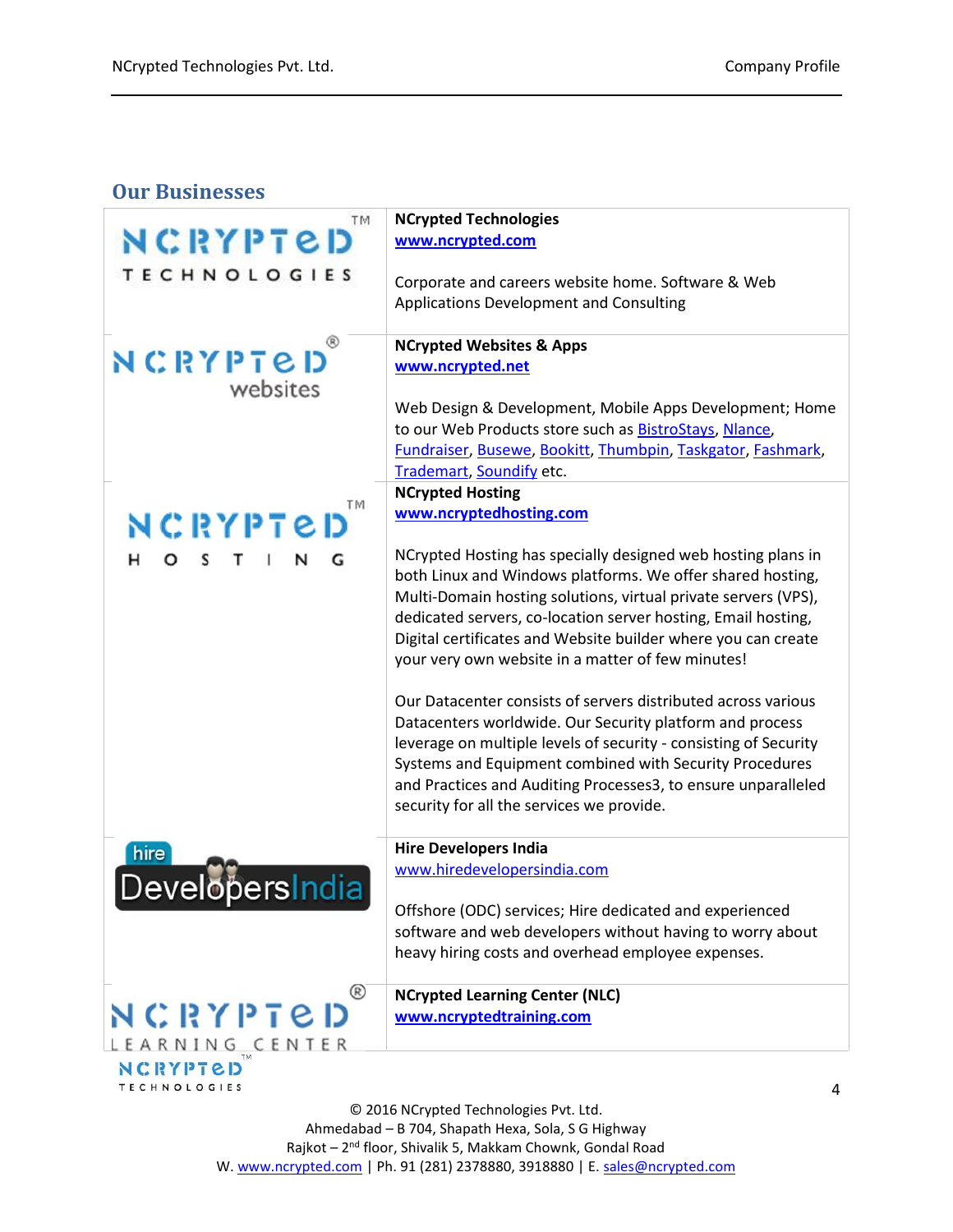| Our corporate training arm. NLC provides advanced learning<br>and training programs to college graduates and post-graduates<br>interested in a path breaking IT career. Most of NCrypted's<br>recruitment is from NLC itself for demanding profiles such<br>Software Engineer, Web Developer, Web Designer, Mobile App<br>Developer (Android, iOS, Windows), Project Manager, Digital<br>Marketing (SEO, SEM, Social Media, Affiliate) etc.<br>Training programs are available for PHP, Open Source,<br>Microsoft .Net, Android and iOS (iPhone/iPad Development), |
|--------------------------------------------------------------------------------------------------------------------------------------------------------------------------------------------------------------------------------------------------------------------------------------------------------------------------------------------------------------------------------------------------------------------------------------------------------------------------------------------------------------------------------------------------------------------|
| Web Designing, SEO/Digital Marketing at the moment.                                                                                                                                                                                                                                                                                                                                                                                                                                                                                                                |



#### **Clients**

A bird eye's view on some of our on-going clients includes:



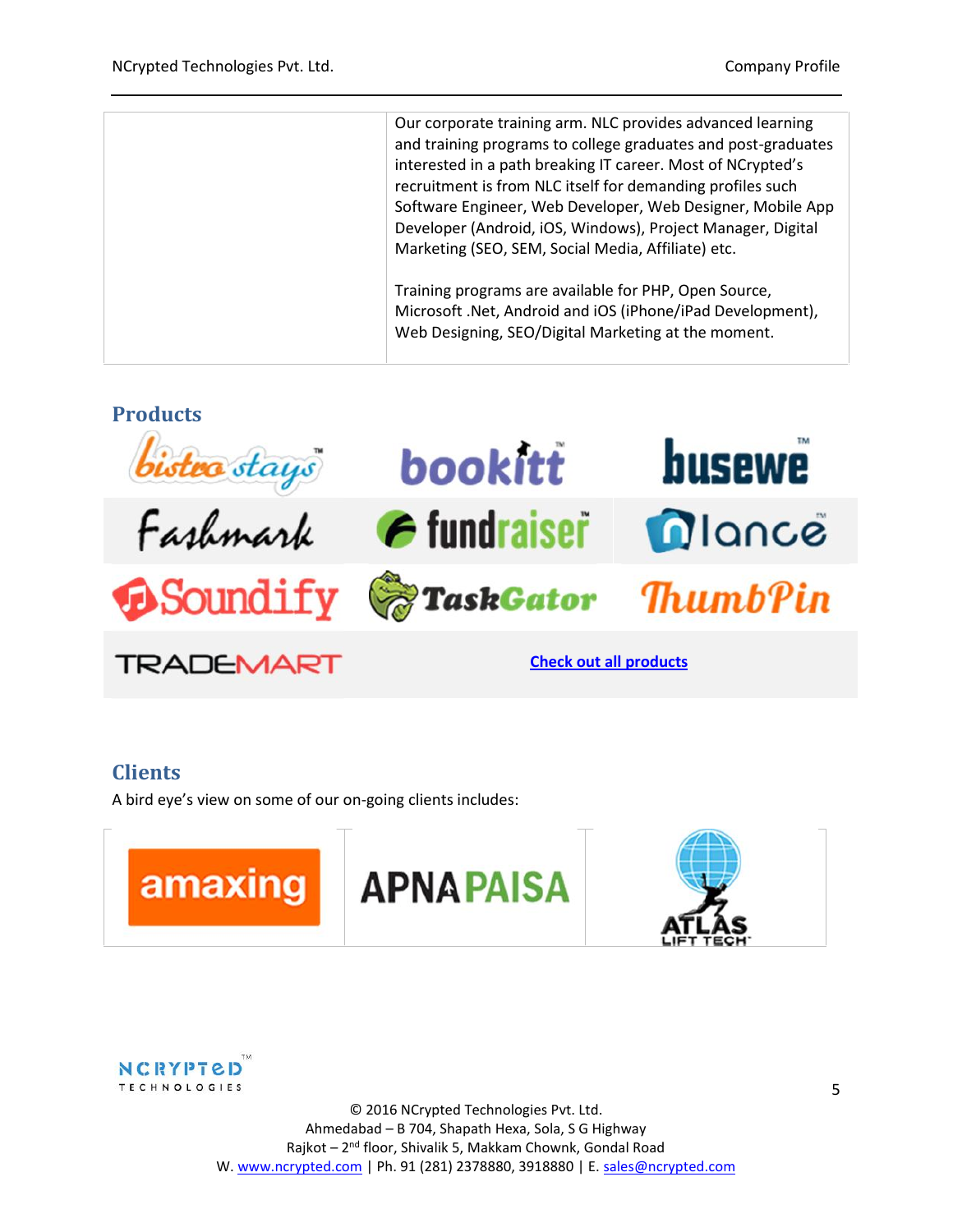| <b>AUSSIE</b>         | SM<br>Africa               | slumdog<br>millionaire |
|-----------------------|----------------------------|------------------------|
| <b>⊜ ovo</b>          | $M_{\ell}$ UNIVERSALCLOSET | Murshid Muscal         |
| <b>DLESEX</b>         | MattaVillageHolidays.com   | luyolo                 |
| HYAIT                 | kranzle                    |                        |
| <b>I: OMSTAYS</b>     | Honey's<br>DOG FOOD        | HCC                    |
| CROWDED <b>rocket</b> | febb.                      | enertract              |
| CHINADIRECT           | INGAGE                     | doleris                |

A comprehensive list of some of our latest clients & projects is available at **www.ncrypted.com/clients** . For case studies and an enhance list of clients and projects related to your current requirement, please email sales@ncrypted.com

TM NCRYPTED **TECHNOLOGIES**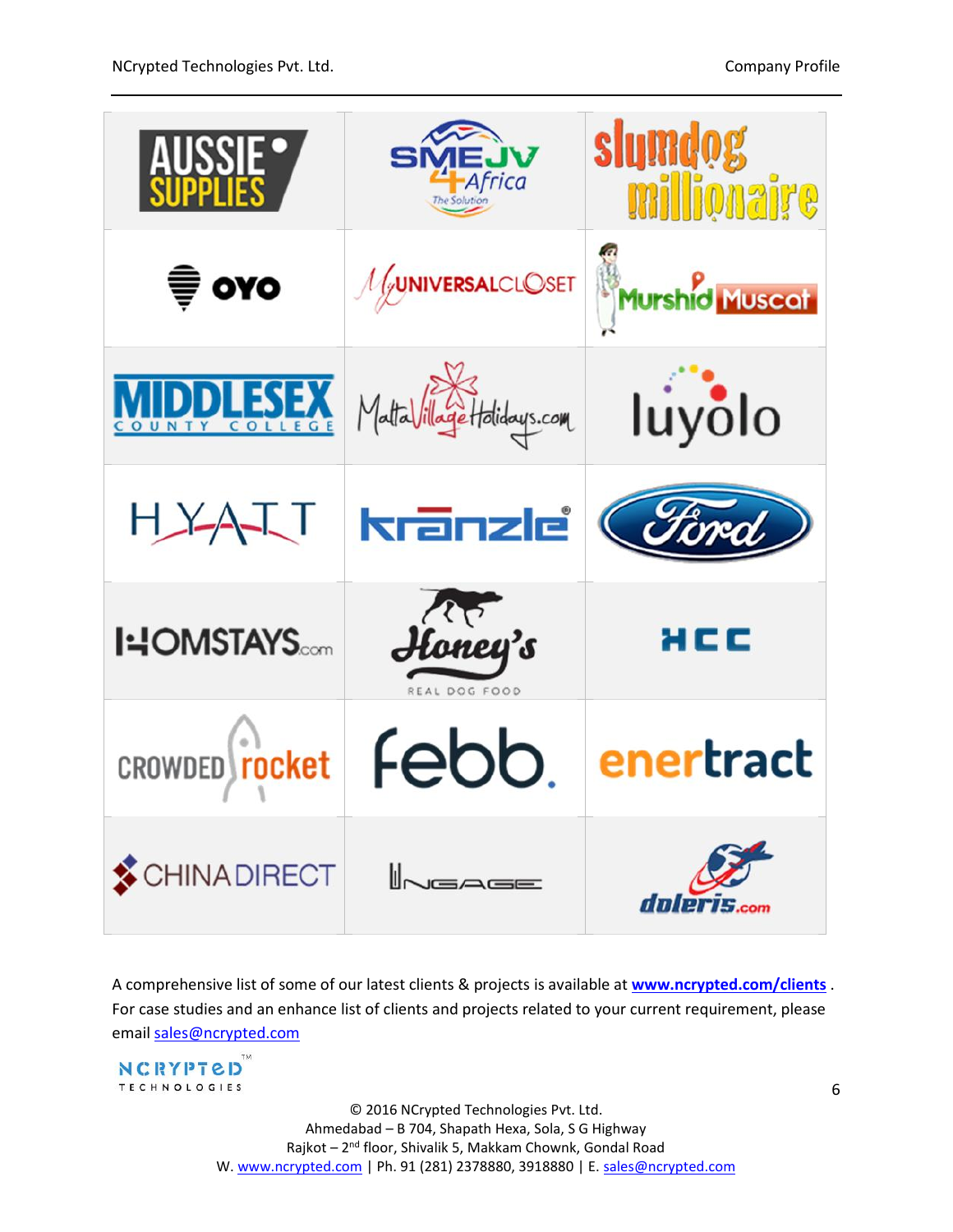

#### *Client Reviews & Testimonials*

*We asked some of our clients about their experience with NCrypted. The video is a mixture of different client reviews, client testimonials and client feedback about the products and services…*click to find out more*.*



#### *Life at NCrypted*

*Click for the official video of employee feedback about NCrypted portrays employee views and testimonies about their working experience, company culture, job* security and future growth etc. **click to know more** 

#### **State-of-the-art Infrastructure**

- NCrypted's offices are spread across 10,000+ sq. ft of area which is spacious enough to accommodate 200+ employees with needed infrastructure
- Network and communication channels are managed centrally from Server Room
- Conference rooms for meeting and for client communication across the world
- In-house training for employee using projectors in separate training sections
- Cafeteria for employees and quests
- 24 X 7 CCTV camera surveillance which provides safe and secure atmosphere at workplace
- Restricted access to electronic devices without authorization
- Biometric security system to enter work area
- Find out more

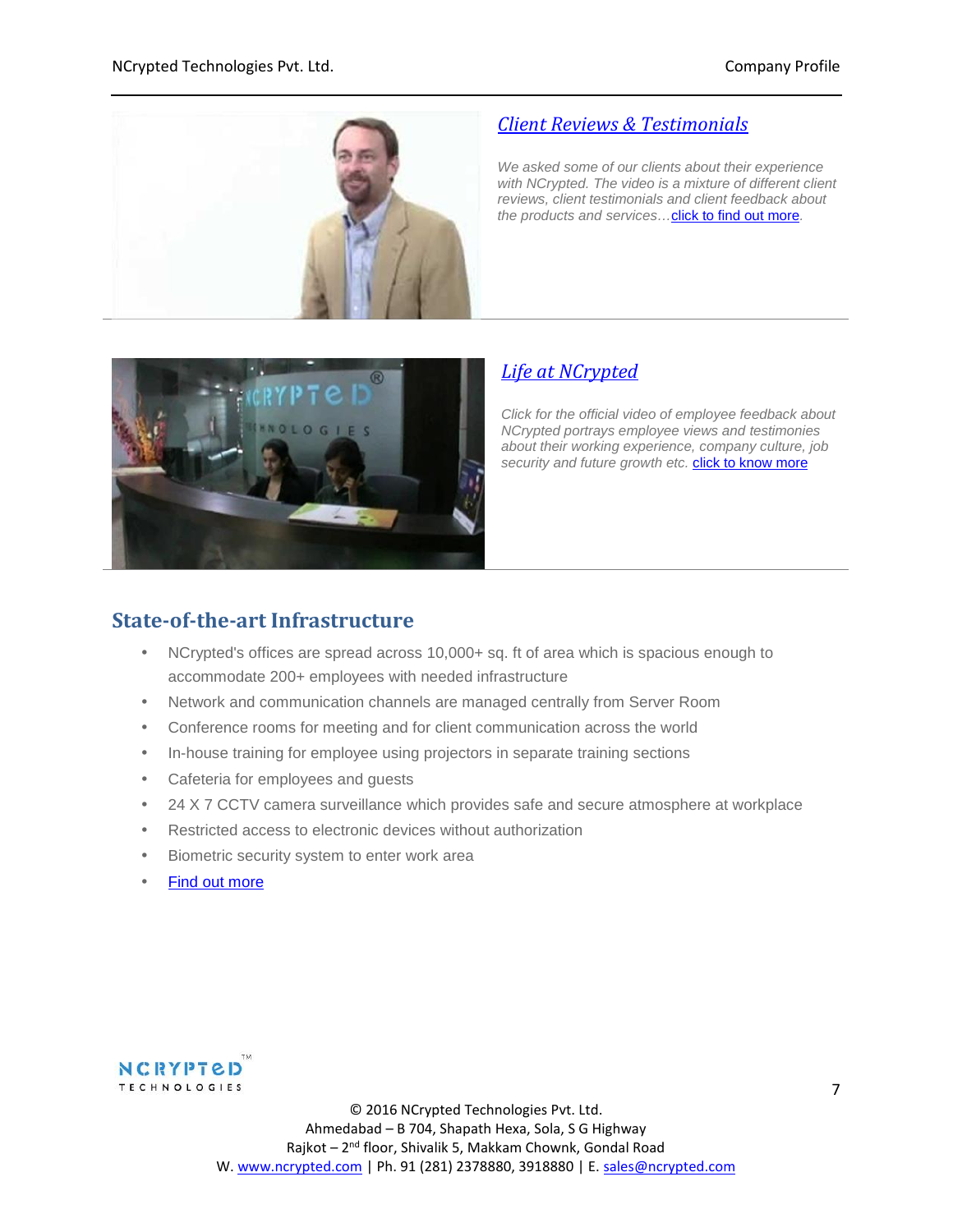#### **Offices**



#### **People & Events**



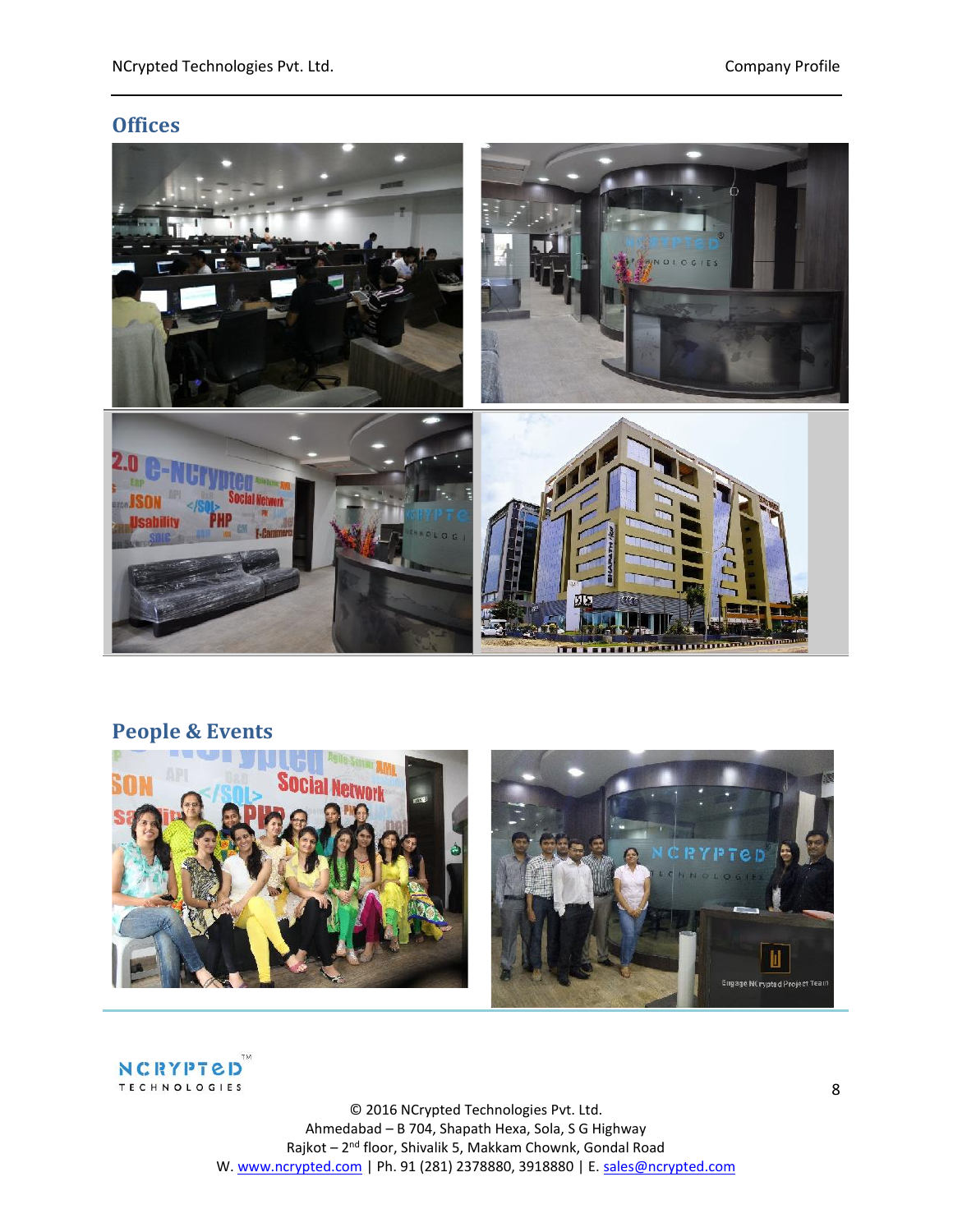